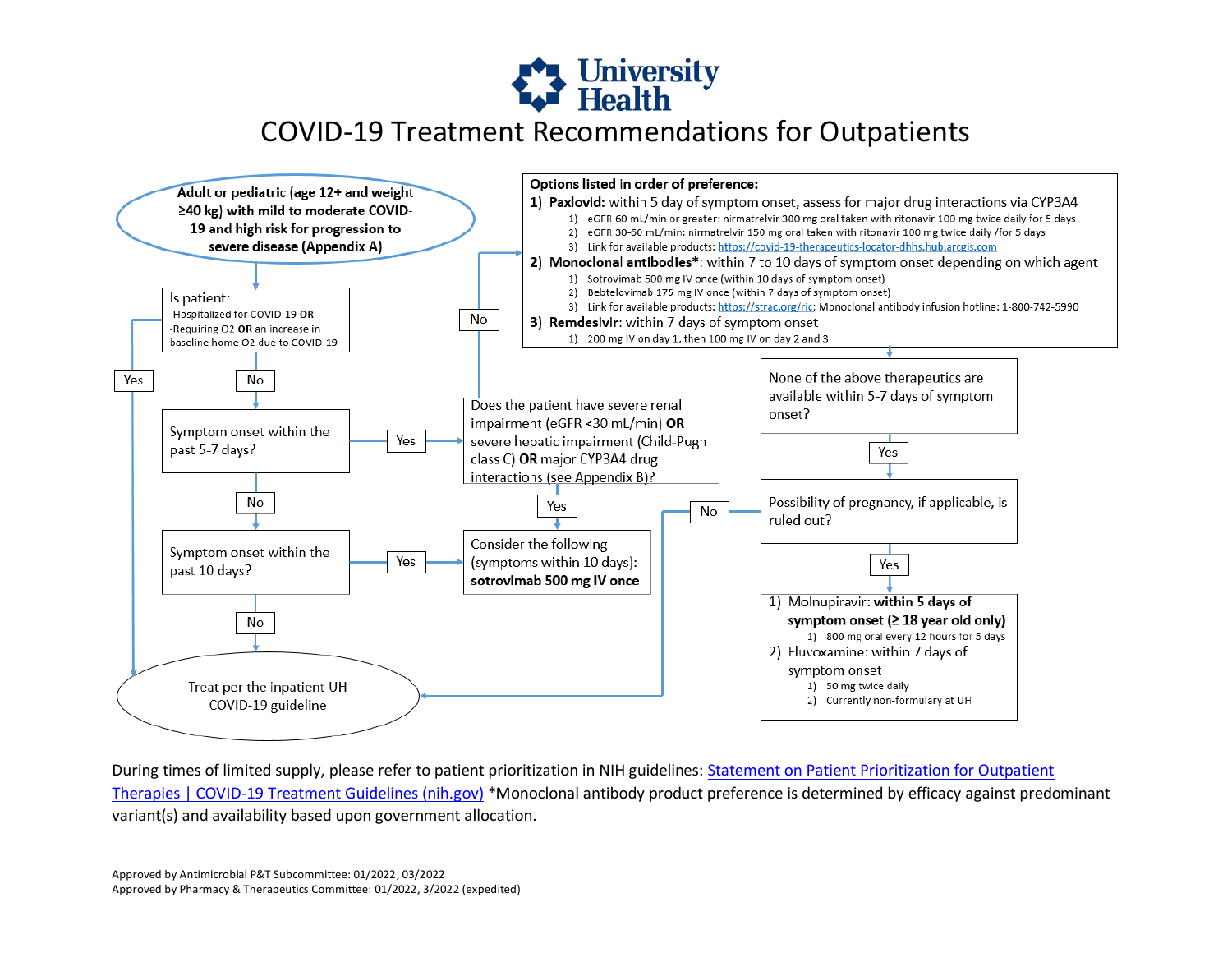

### **Appendix A: Risk Factors for Progressing to Severe COVID-19 and/or Hospitalization:**

\*Not listed in order of degree of risk conferred

- Body mass index (BMI)  $\geq$  25 (age 12-17 you BMI  $\geq$ 85<sup>th</sup> percentile)
- Pregnancy
- Chronic kidney disease
- Diabetes
- Immunosuppressive disease
- Currently receiving immunosuppressive treatment
- $\bullet$   $\geq$  65 years of age
- Cardiovascular disease (including congenital heart disease)
- Hypertension
- Chronic obstructive pulmonary disease/other chronic respiratory disease (including asthma, interstitial lung disease, cystic fibrosis and pulmonary hypertension)
- Sickle cell disease
- Neurodevelopmental disorders, for example, cerebral palsy or Down's Syndrome, OR
- A medical-related technological dependence, for example, tracheostomy, gastrostomy, or positive pressure ventilation (not related to COVID-19)
- Other risk factors for severe COVID as identified by CDC
- Or most recent criteria in FDAs most recent EUA update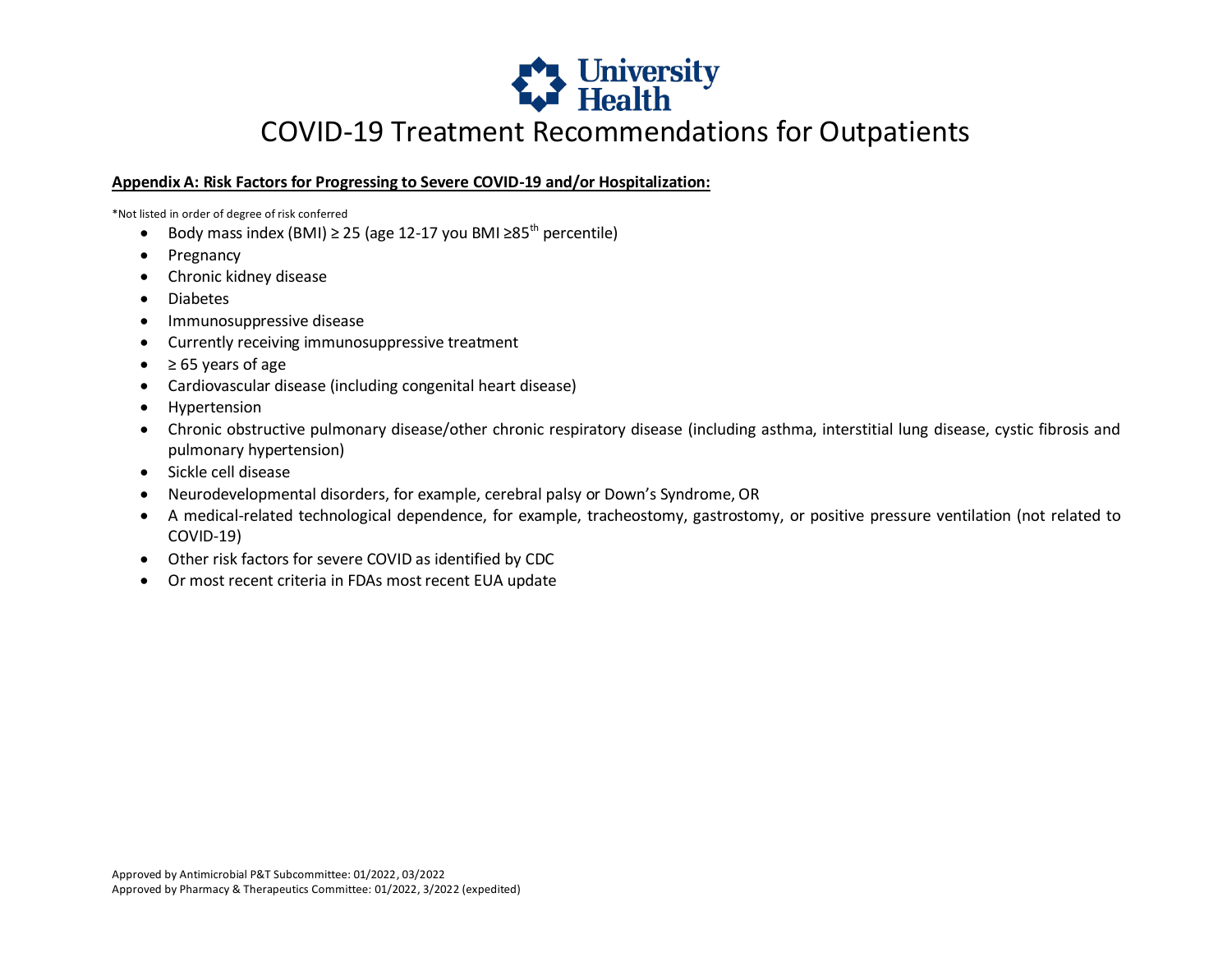

### **Appendix B: Significant Drug Interactions with Paxlovid<sup>a</sup>**

| Paxlovid Co-administration CONTRAINDICATED: |                                       | Use CAUTION when prescribing Paxlovid.<br>Withhold medication or reduce dose if clinically appropriate and<br>monitor closely. If withholding medication is not clinically<br>appropriate, use alternative COVID-19 therapy |                         |
|---------------------------------------------|---------------------------------------|-----------------------------------------------------------------------------------------------------------------------------------------------------------------------------------------------------------------------------|-------------------------|
| Alfuzosin<br>$\bullet$                      | Lumateperone<br>$\bullet$             | Alprazolam<br>$\bullet$                                                                                                                                                                                                     | Nifedipine<br>$\bullet$ |
| Amiodarone                                  | Lurasidone<br>$\bullet$               | Amlodipine                                                                                                                                                                                                                  | Oxycodone               |
| Apalutamide                                 | Mexiletine<br>$\bullet$               | Atorvastatin                                                                                                                                                                                                                | Propoxyphene            |
| <b>Bosentan</b><br>$\bullet$                | Phenobarbital<br>$\bullet$            | Avanafil                                                                                                                                                                                                                    | Quetiapine              |
| Carbamazepine<br>$\bullet$                  | Phenytoin<br>$\bullet$                | Bupropion                                                                                                                                                                                                                   | Rosuvastatin            |
| Cisapride<br>$\bullet$                      | Pimozide<br>$\bullet$                 | Clonazepam                                                                                                                                                                                                                  | Salmeterol              |
| Clopidogrel<br>$\bullet$                    | Piroxicam<br>$\bullet$                | Codeine                                                                                                                                                                                                                     | Sildenafil for erectile |
| Clozapine                                   | Propafenone<br>$\bullet$              | Corticosteroids, systemic                                                                                                                                                                                                   | dysfunction             |
| Colchicine in patients with                 | Quinidine                             | Cyclosporineb                                                                                                                                                                                                               | Silodosin               |
| renal and/or hepatic                        | Ranolazine<br>$\bullet$               | Diazepam                                                                                                                                                                                                                    | Sirolimus <sup>b</sup>  |
| impairment                                  | Rifampin<br>$\bullet$                 | Digoxin<br>٠                                                                                                                                                                                                                | Suvorexant              |
| Disopyramide                                | Rifapentine<br>$\bullet$              | Diltiazem                                                                                                                                                                                                                   | Tacrolimus <sup>b</sup> |
| Dofetilide<br>$\bullet$                     | Rivaroxaban<br>$\bullet$              | Everolimus <sup>b</sup>                                                                                                                                                                                                     | Tadalafil for erectile  |
| Dronedarone                                 | Sildenafil for pulmonary<br>$\bullet$ | Ethinyl estradiol                                                                                                                                                                                                           | dysfunction             |
| Eplerenone<br>$\bullet$                     | hypertension                          | Fentanyl<br>$\bullet$                                                                                                                                                                                                       | Tamsulosin              |
| Ergot derivatives<br>٠                      | Simvastatin<br>$\bullet$              | Hydrocodone<br>$\bullet$                                                                                                                                                                                                    | Tramadol                |
| Flecainide                                  | St. John's Wort<br>$\bullet$          | Lomitapide                                                                                                                                                                                                                  | Trazodone               |
| Flibanserin<br>$\bullet$                    | Tadalafil for pulmonary<br>$\bullet$  | Meperidine (pethidine)                                                                                                                                                                                                      | Triazolam               |
| Glecaprevir/pibrentasvir<br>$\bullet$       | hypertension                          | Methadone<br>$\bullet$                                                                                                                                                                                                      | Vardenafil              |
| Ivabradine                                  | Ticagrelor<br>$\bullet$               | Midazolam (oral)                                                                                                                                                                                                            | Warfarin                |
| Lovastatin                                  | Vorapaxar<br>$\bullet$                | Nicardipine                                                                                                                                                                                                                 |                         |
|                                             |                                       |                                                                                                                                                                                                                             |                         |

<sup>a:</sup> Please refer to Paxlovid® EUA at <u>[PAXLOVID™ | Pfizer](https://www.pfizer.com/products/product-detail/paxlovidtm)</u> or University of Liverpool website [\(https://www.covid-19-druginteractions.org/\)](https://www.covid-19-druginteractions.org/) for a complete list of drug interactions.<br><sup>b</sup>: Poquires expert recommendation

<sup>b</sup>: Requires expert recommendations prior to adjusting medication